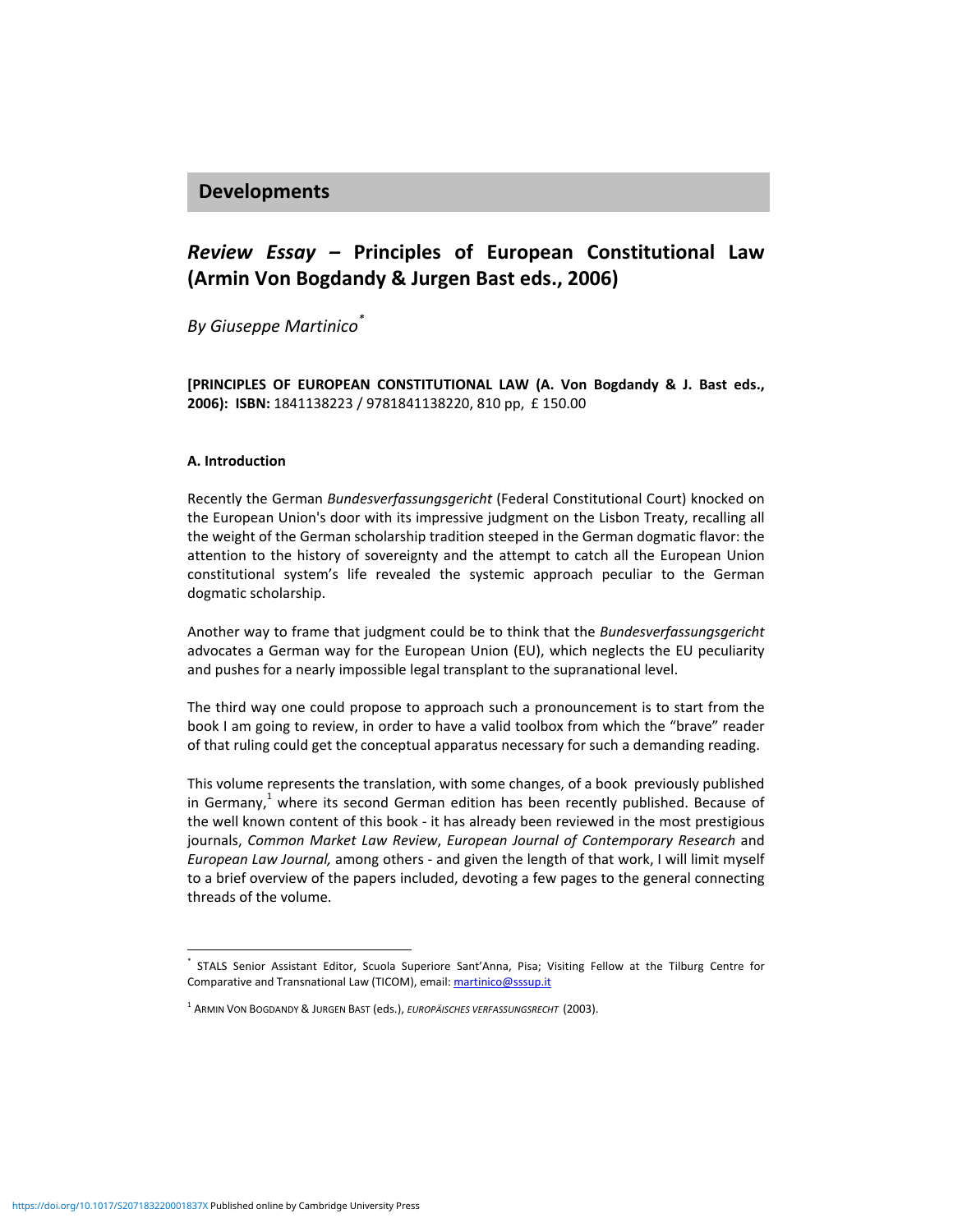#### 2009] Principles of European Constitutional Law 1527

The book is the outcome of a project coordinated by the two editors and hosted at the Max Planck Institute for Comparative Public Law and International Law, which involved German, and one Austrian, scholars. It is not the first time that von Bogdandy is the main figure of projects like that, since he was, together with Joseph Weiler, one of the editors of a project called "The New German Scholarship", which carried out a special section in the Jean Monnet Working Paper Series.

The effort behind these initiatives rests on the necessity to offer a complementary contribution and perhaps even serve as an alternative to the English literature. As some of the papers included in the book demonstrate, this choice has also a negative consequence: the exaggerated attention to the authors' national scholarship and the lack of references to the English literature produces the impression of rigidity and self‐exclusion. It is not a coincidence that in her chapter, Antje Wiener seems to contradict such a nationalistic and rigid tradition in favor of a much more flexible approach, $<sup>2</sup>$  although she seems to be the</sup> only one to do so. However, the inspiring idea is worthy of attention, as many other scholarly traditions are wrongly neglected by the dominating English literature; in this sense an apparently parochial book is paving the way to challenge the scholarly monopoly of the made‐in‐the‐UK literature. That is just the first of a series of merits of this book. three years after its publication, this volume has become a sort of reference for the scholars interested in European Constitutional Law and a mandatory reading for everyone wishing to conduct research in this field.

#### **B. The structure of the book**

The volume is composed of five sections: the first section aims at defining the field of European Constitutional Law, while the second deals with institutional issues. The third section is about individual rights, while the fourth is devoted to the constitutional aspects of economic law. Finally, the last section tackles the substantial issues of the relationship between the EU and the member States, the finality of the European integration and the advantages of the European Constitution.

It covers as many areas as possible, confirming another element of the German scholarship: the tendency to conceive Law as a system guided by fundamental principles, namely a set of principles constituting the core of what von Bogdandy calls European Constitutional Law.

Is there any room after the French and Dutch referenda for a European Constitutional Law? Did those referenda deprive European Constitutional Law of its very object - a

l

<sup>2</sup> Antje Wiener, *Soft Institutions*, in PRINCIPLES OF EUROPEAN CONSTITUTIONAL LAW, 420 (A. Von Bogdandy & J. Bast eds., 2006).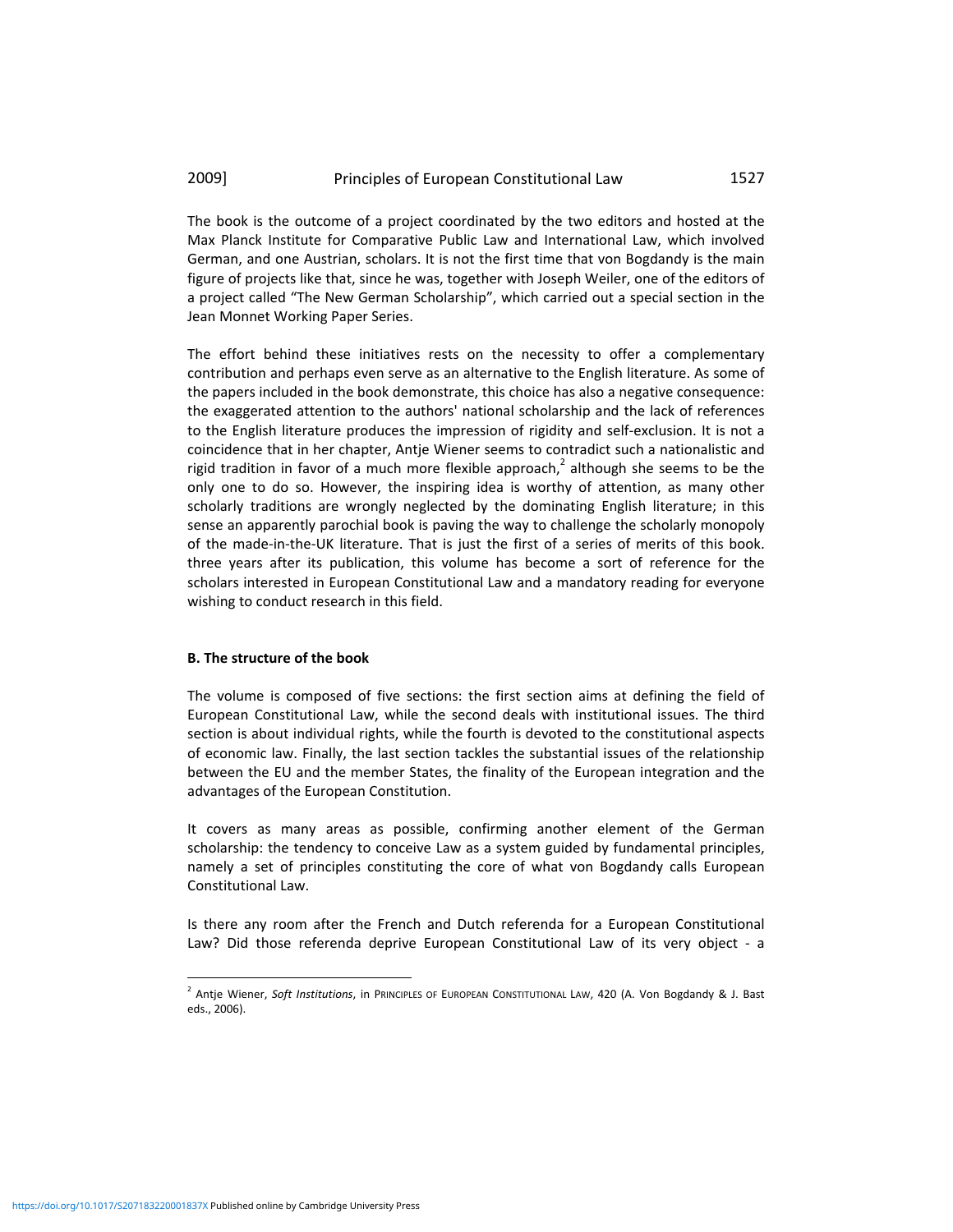Constitution? When dealing with these questions, volumes like the one being reviewed help to preserve scholars' continued trust in the good reasons for a real European Constitutional Law despite the present hard times.

It aims at providing a sort of overview of the German scholarship in this field and it is interesting to note how, from the first lines of the volume on, the editors stress the real objective of the work: "[w]hile politics wrestles with the Constitutional Treaty (and one could say the same with regard to the present Reform Treaty) as the founding legal document, *de lege ferenda* this volume presents European Constitutional Law not as a mere project but as binding valid law, as *lex lata*" (Preface). The basic assumption of the work is thus that there exist a set of fundamental principles which may be called Constitutional law of the EU, since they have founded a new legal order and are the basis for it.

Part I is devoted to the definition of "The Field of European Constitutional Law". It opens with a long essay by von Bogdandy, who tries to stress the insufficiency of an approach limiting European Constitutional Law to a "body of law that can only be changed under qualified requirements - above all the procedures according to Article 48 EU[...] This learned but traditional portrayal of primary Union law neglects, however, important issues which, at least according to the German tradition, are crucial to the science of constitutional law".<sup>3</sup>

Having said that, the author decides to point out the importance of European Constitutional Law understood as "a doctrine of principles" with many fundamental functions in the life of a legal order. First of all, the development of the doctrine of principles will allow readers to understand the constitution as something organic, as the author expressly makes reference to the continental tradition of legal scholarship: the legal order is a system inspired by and readable in the light of its own principles. Among the other functions of such a doctrine, von Bogdandy recalls how "a doctrine of principles plays a role in the creation of an emerging European identity. A European identity requires a common understanding of the polity by the citizens, something for which constitutional principles could be an important vehicle". $4$ 

Finally, the development of such a doctrine might "channel and perhaps rationalize political and social conflicts, treating them as conflict of principles which can be resolved according to the rules of legal rationality".<sup>5</sup> This idea of the intrinsic rationality of the Constitution as a legal "organic whole" is the most evident feature of the German "touch" to these issues.

 $\overline{a}$ 

 $<sup>5</sup>$  *Id.*, 5.</sup>

<sup>3</sup> Armin von Bogdandy, *Constitutional Principles*, in PRINCIPLES OF EUROPEAN CONSTITUTIONAL LAW (A. Von Bogdandy & J. Bast eds., 2006).

 $4$  *Id.*, 7.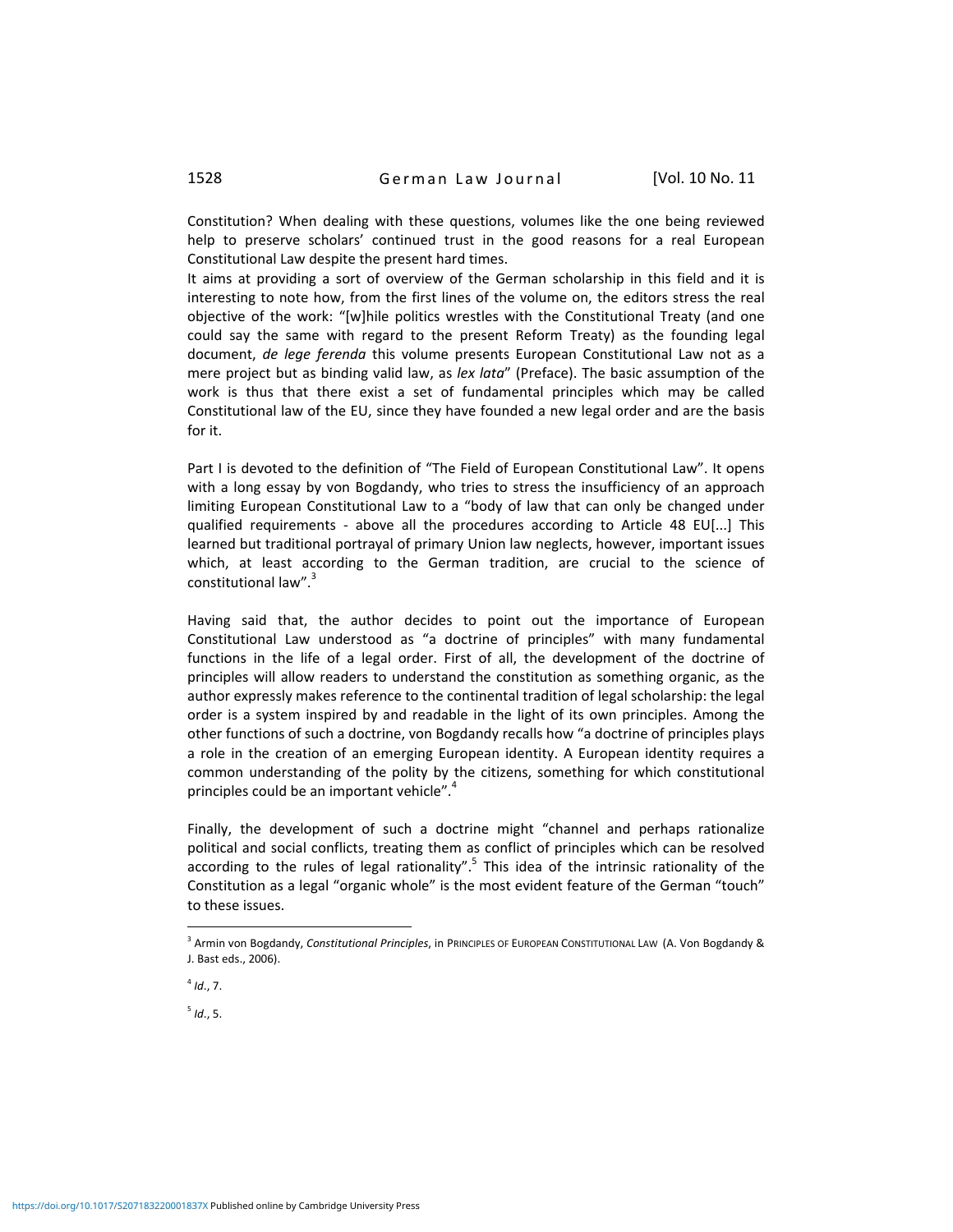### 2009] Principles of European Constitutional Law 1529

The essay then goes on to deal with the analysis of the founding principles of a supranational dimension, although the author admits that "European constitutional law is closely intertwined with the national constitutions, forming the 'European constitutional space'".<sup>6</sup>

The second essay, by Stefan Oeter, insists on the understanding of the EU as a federal polity. First, it provides an overview of the several "theoretical approaches and models using federalist concepts as a tool of conceptualizing the European Union" with the ideas of an "unfinished federal State", and of the "United States of Europe" as options present in the various phases of the European integration process. Secondly, the author offers a selection of the classical themes of the theory of federalism - see the section on the question of sovereignty ‐ and tests them at the supranational level. The essay then moves to a cost-benefit analysis of the federal analogies, showing the outdated nature of the sovereignty debate and contesting the untouchable pillars of what he calls the traditional patterns.

The chapter by Christoph Grabenwarter provides a bottom-up perspective of the constitutionalization process. It deals with the question of the relationship of the EU law primacy over national law, with national constitutional provisions regarding EU law and finally with the comparison of the similarities and differences in the national strategies to adapt to EU law.

In the chapter by Robert Uerpmann‐Wittzack, the author considers the "constitutional role of multilateral treaty systems", insisting on what he calls the international supplementary constitutions, starting from the notion of "*Völkerrechtliche Nebenverfassungen*" ('international supplementary constitutions').<sup>7</sup> The basic idea is that sometimes national constitutions may contain gaps "which are filled by referring to international law".<sup>8</sup> From this standpoint, the author analyses the importance of international documents such as the European Court of Human Rights (ECHR) and the World Trade Organization (WTO) systems treaties.

The last contribution of the first part of the volume, by Christoph Möllers, attempts to tackle the ambiguity of terms such as "constitution", "constituent power" and "constitutionalization". The author begins his reflection by drawing a distinction between

 $\overline{a}$ 

<sup>6</sup> *Id*., 9.

<sup>7</sup> Christian.Tomuschat, *Der Verfassungsstaat im Geşecht der internationalen Beziehungen, 36* VERÖFFENTLICHUNGEN DER VEREINIGUNG DER DEUTSCHEN STAATSRECHTSLEHRER 51–53 (1978).

<sup>8</sup> PRINCIPLES OF EUROPEAN CONSTITUTIONAL LAW (note 4), 145.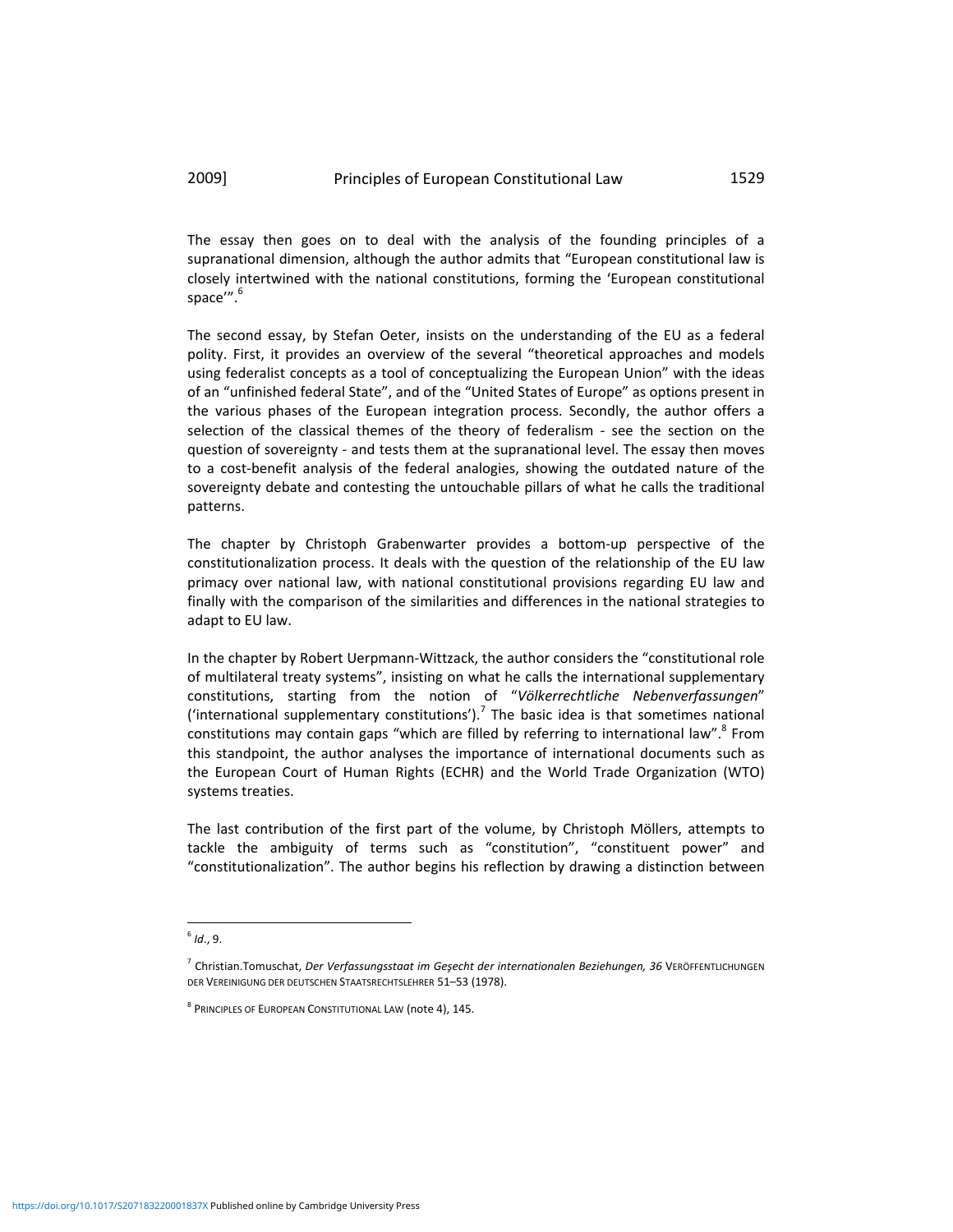the idea of the "constitution as a politicisation of law", $9$  and that of the "constitution as juridification of politics".<sup>10</sup> He then goes on with an analysis of the complicated relationship between State, Nation and Constitution. He devotes his last pages to European Constitutional Law as a peculiar field of legal research and to the Constitutional Treaty as a "semantic constitution" to indicate a sort of masque‐constitution "behind which a completely different political system is hidden",<sup>11</sup> thus adapting a concept devised by Karl Loewenstein $^{12}$  to the EU context.

Part II of the book focuses on the "institutional issues" and opens with a contribution by Philipp Dann on the political institutions of the EU. In order to provide a critical overview of the institutional setting, the author uses the notion of "executive federalism", by which he means "a system of interwoven competences... complemented by the institution of a Council which is composed of the executives of the Member States...through this organ, the Member States are directly involved in the making of the law, which they have to execute".<sup>13</sup> After analyzing the current institutional setting, Dann moves on to discuss the possible scenario for the European institutions in light of the Constitutional Treaty.<sup>14</sup>

In the next chapter, Franz Mayer draws a detailed picture of the relationship between courts in the multilevel legal order. Paying attention to both the European Court of Justice and the highest national courts, he distinguishes between a procedural perspective, by dwelling on the duty to make preliminary references under Article 234 of the European Community Treaty, and a substantive perspective. In the last part of his fascinating chapter, after giving a definition of multilevel constitutionalism, Mayer adopts what he calls a theoretical perspective, by attempting to contextualize the role of the court in the multilevel system.

In their chapter "The Vertical Order of Competences", von Bogdandy and Bast show how one can infer a possible list of competences by looking at the goals of the European Community and the European Union, which are expressly listed in the Treaties, and at the tasks of the institutions.<sup>15</sup> After having analyzed the issue in light of the Constitutional Treaty, the authors conclude by emphasizing the continuity between the current situation

  $<sup>9</sup>$  *Id.*, 185.</sup>

<sup>10</sup> *Id*., 188.

<sup>11</sup> *Id*., 226.

<sup>&</sup>lt;sup>12</sup> KARL LOEWENSTEIN, POLITICAL POWER AND THE GOVERNMENTAL PROCESS 203 (1957).

<sup>13</sup>Philippe Dann, *The Political Institutions*, in PRINCIPLES OF EUROPEAN CONSTITUTIONAL LAW (note 4), 239.

 $14$  The book came out before the two referenda in France and in the Netherlands.

<sup>&</sup>lt;sup>15</sup> Because of the inevitable connection between vertical and horizontal orders of competences.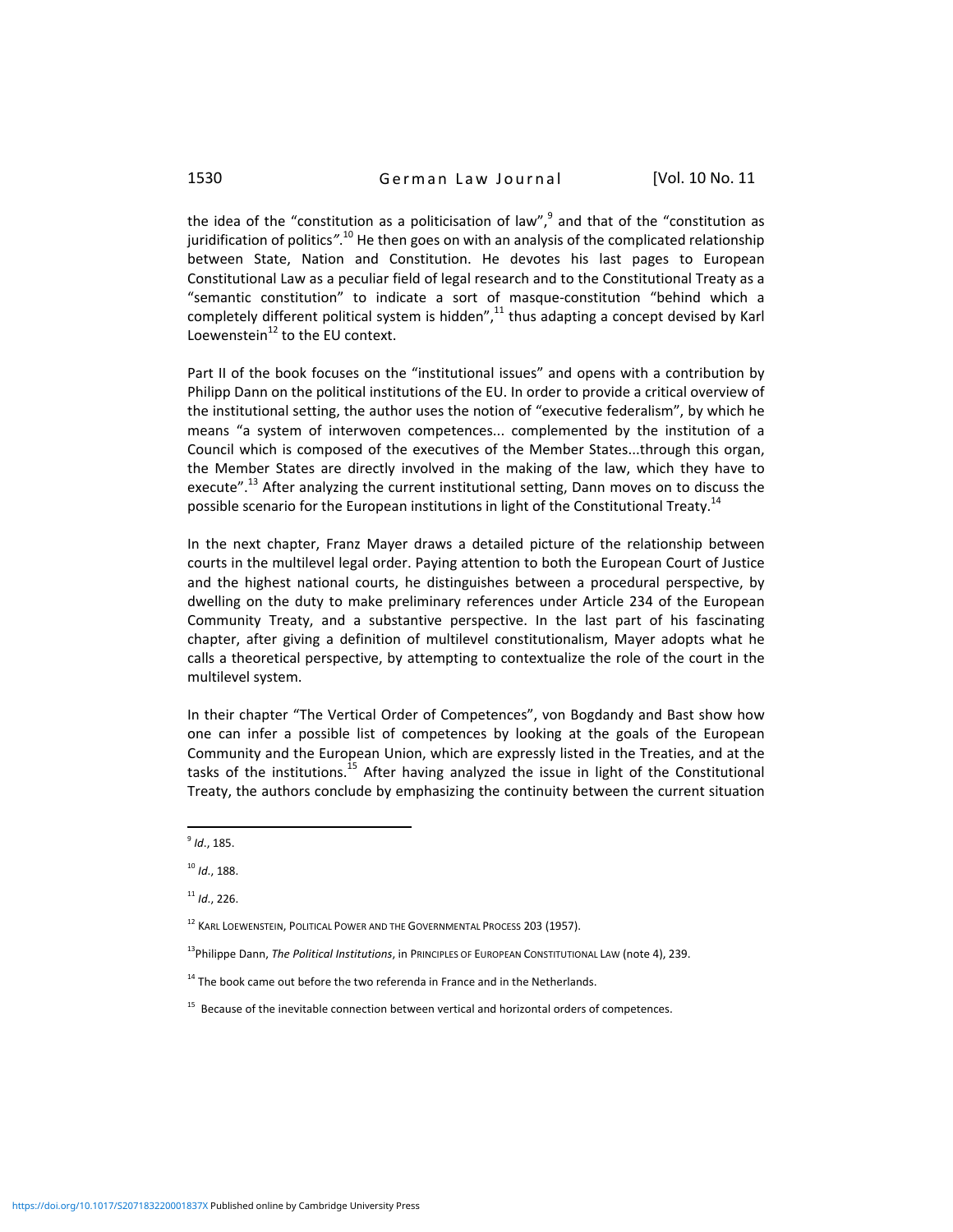before the entry into force of the Lisbon Treaty and that designed by the Constitutional Treaty: "It would be a grave error to consider the Union's vertical order of competences as finally settled; it remains in a flux, it remains scholarly exciting".  $^{16}$ 

In the next chapter, Bast focuses on the legal instruments, providing an interesting comparison between the current situation and that produced by the Constitutional Treaty. On her part, Wiener analyzes the so-called soft institutions, giving a political-science perspective of the constitutionalization process. By soft institutions, the author means "ideas, social and cultural norms, rules and routinised practices", $^{17}$  which may have an impact on the institutions of constitutional law.

Part III of the book opens with a contribution by Satefan Kadelbach devoted to Union citizenship, summing up the history and the notion of European citizenship, its legal basis and the whole range of rights included under its umbrella. After such an overview, the author moves on to deal with the content of the Constitutional Treaty, before reflecting on the future of citizenship in a multilevel system, stressing the strong connection between that and the citizens' active participation, concluding that: "[t]he Union will only come closer to its citizens if it further follows its recent policy to offer identification by real opportunities of participation. Otherwise, Union citizenship will remain a weak construction behind its ambitious facade".<sup>18</sup>

In the next chapter, Jürgen Kühling recalls the phases of the development of fundamental‐ rights protection "from refusal to recognition"<sup>19</sup>; from the emergence of "an autonomous specification by the Community on the basis of common constitutional traditions and the ECHR" to the new era characterized by the Nice Charter of fundamental rights<sup>20</sup>. It is interesting to note how the author recognizes a catalyst effect to the not‐legally‐binding Nice Charter.

A different contribution by Thorsten Kingreen focuses on fundamental freedoms, such as the free movement of goods and workers, the freedom of establishment, provision of services and capital. The author explains the main difference between fundamental rights and fundamental freedoms as follows: "[w]hereas the fundamental rights protect against all unjustified restrictions of liberty, the fundamental freedoms only provide protection from specific cross-border infringements".<sup>21</sup>

<sup>20</sup> *Id*., <sup>507</sup> et seq.

<sup>21</sup> *Id*., 567.

<sup>16</sup> *Id*., 372.

<sup>17</sup> *Id*., 421.

<sup>18</sup> *Id*., 499.

<sup>&</sup>lt;sup>19</sup> Jürgen Kühling, Fundamental Rights, in PRINCIPLES OF EUROPEAN CONSTITUTIONAL LAW (note 4), 504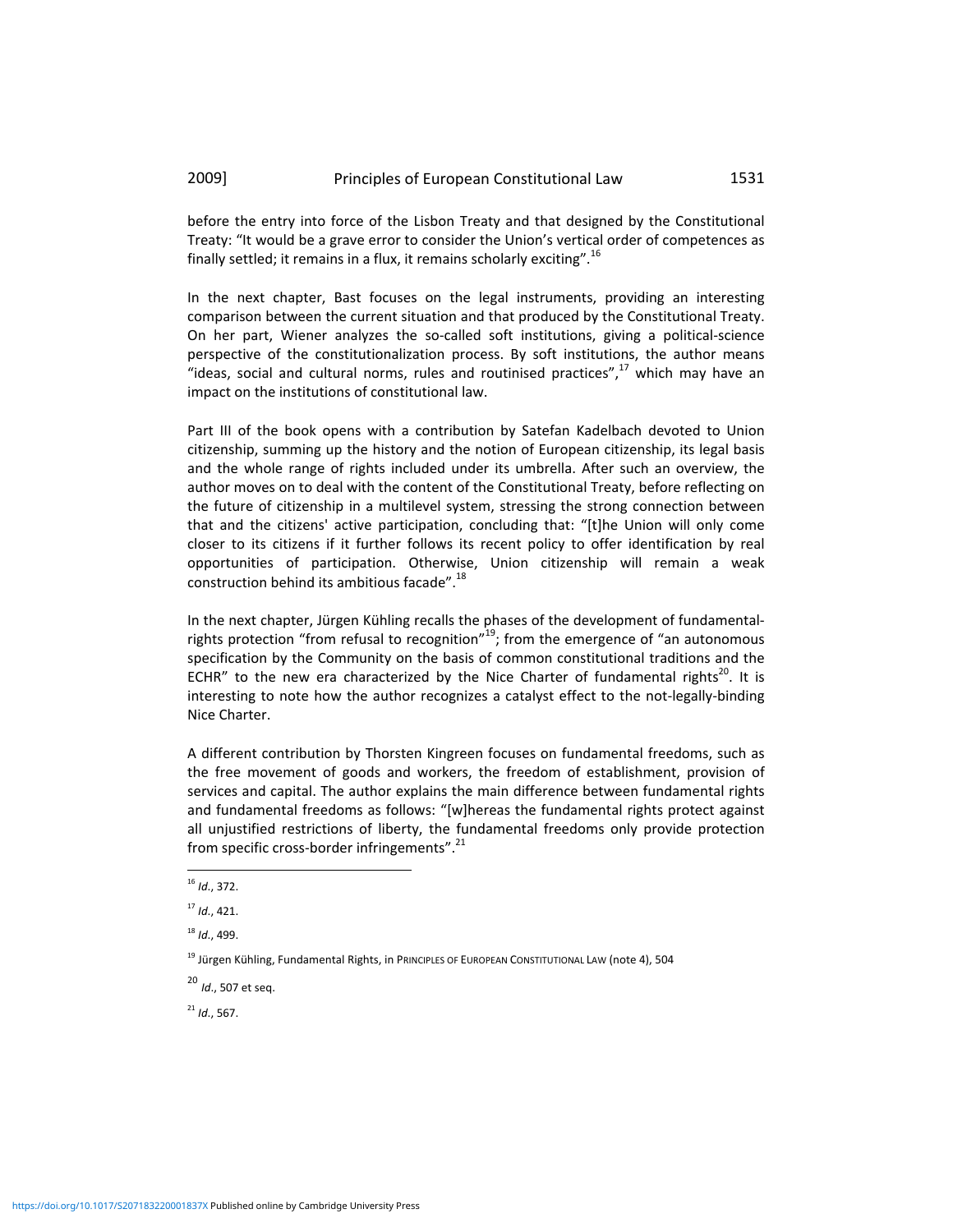Part IV of the book is devoted to the "Constitutional Aspects of Economic Law". It opens with a chapter by Armin Hatje, $^{22}$  who stresses the relevance of this field of research from a constitutional viewpoint, and provides a definition of economic constitution and some delimitations during analysis. In order to deal with this vast issue, the author touches upon many policy areas, including distribution, social and employment policies and also considers the discretionary power of the Member States in the field of economic policy.

The next chapter is by Josef Drexl where, according to him, competition law is a fundamental part of the economic constitution, because it plays an important role in understanding the constitutional principles. At the same time, the author acknowledges that competition law is influenced by the emergence of constitutional principles. This is perhaps the contribution in which the weight of German dogmatics is more evident: it emerges from the effort made to read the European Economic Constitution in the light of a domestic conception.<sup>23</sup> This can be explained by the importance of the topic of the Economic constitution, which was a central issue of the legal debate after the Second World War.

Finally, section V, entitled "On Finality: Contending Legal Visions", containing the broadest essays of the book, makes every attempt at summarizing their content very difficult.

In the first part of this chapter, Urlich Everling focuses on the EU as a policy maker suspended between national and community policies. After resolving the goals of the EU, the author stresses the main phases in the building of an Economic and Political Union. In the last part of his contribution, Everling deals with the constitutional structure and peculiarities of the EU, at the same time resuming and grouping the main views on the Union's legal nature.

In his work "On Finality", Ulrich Haltern starts from an assumption: "European discourse is no longer attracted to the question of what we should do (for instance, with a view to the democratic deficit). It is now fascinated by the question of who we are".<sup>24</sup> The issue of identity and symbology is thus fundamental. Starting from what he calls a "cultural study of law", Haltern analyses the state of the Union between post‐politics and law, born as a project of modernity.<sup>25</sup> The EU is currently in a challenging phase where aesthetics and symbologies are acquiring importance as articulated by Haltern: "[t]he debate on EU

<sup>25</sup> *Id*., 734.

<sup>22</sup> Armin Hatje, *The Economic Constitution*, in PRINCIPLES OF EUROPEAN CONSTITUTIONAL LAW, 587‐ 632 (A.von Bogdandy & J. Bast eds., 2006).

<sup>23</sup> See for example the use of the Freiburg School *Ordoliberal* model.

<sup>&</sup>lt;sup>24</sup> PRINCIPLES OF EUROPEAN CONSTITUTIONAL LAW (note 4), 730.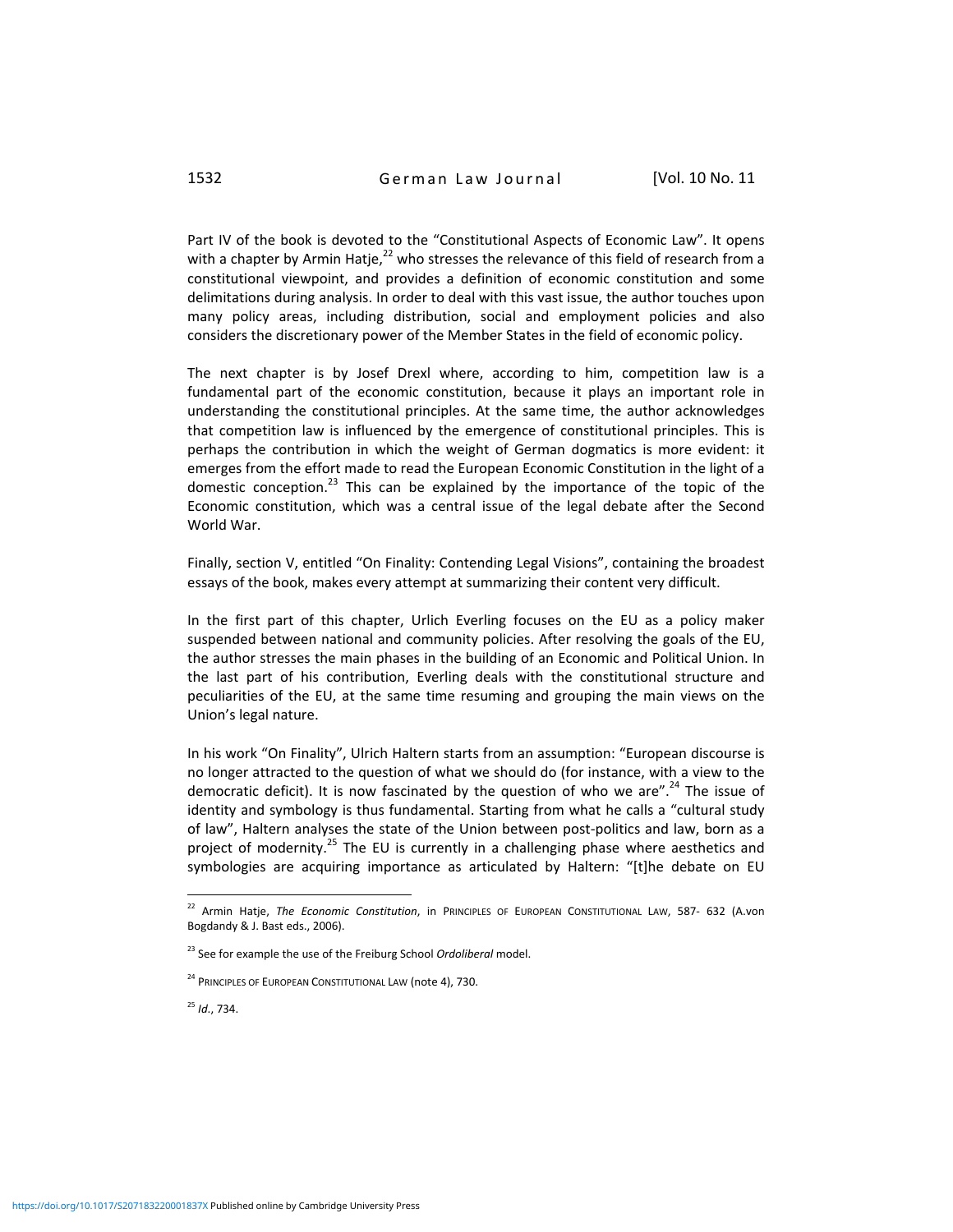constitutional legitimacy as model from formal validity (the democratic deficit) to foundational myths (issues of European identity and demos). Europe is redefining its political imagination".<sup>26</sup>

The chapter by Paul Kirchhof reflects on the state of the Union starting from Art. 1, p. 2, of the European Union Treaty (EUT) and the Preamble of the ECT, according to which the EC and the EU are aimed at creating "an ever closer union among the peoples of Europe", in the light of some recent events, including the enlargement and, at the time of the publication of the book, the signing of the Constitutional Treaty. In his final remarks, despite the evolution which characterized the EU, Kirchhof concludes that "the development of the states in Europe currently strengthens the traditional foundations of European Law: statehood and fundamental rights", $27$  without denying the peculiar nature of the EU conceived as a *Staatenverbund* (a Union of States).

The last paper of the book, by Manfred Zuleeg, is devoted to the "Advantages of the European Constitution". After describing the current European Constitution as a sort of puzzle composed of the treaties and the judge‐made law of the European Court of Justice (ECJ), the author moves on to stress the pros and cons of the Constitutional Treaty. Among the first ones, one can recall the clearer division of competences between the EU and the Member States and the entry into force of the Charter of Nice, for example.

#### **C. Conclusion**

As I have already pointed out, the book was written at the "glorious time of the Constitutional Treaty" and the authors could not anticipate the deafening collapse of such a document, but unsurprisingly the majority of the contributors were skeptical, or at least doubtful, about the text and its real impact on the most evident problems of the European Union. $^{28}$ 

Also from this point of view, although the book illustrates a great variety of positions, it does not generate a lack of coherence between the different contributions, and this is indeed another reason to enjoy reading the book, which should definitely be purchased.

To conclude, the book reaches an important goal: it favors the circulation of German scholarship ideas on European Constitutional Law issues and in doing so, it trespasses linguistic barriers, achieving a fundamental cultural function.

<sup>26</sup> *Id*., 761.

<sup>27</sup> *Id*., 802.

<sup>&</sup>lt;sup>28</sup> See for example the essays of Haltern, Möellers and Kirchhof.